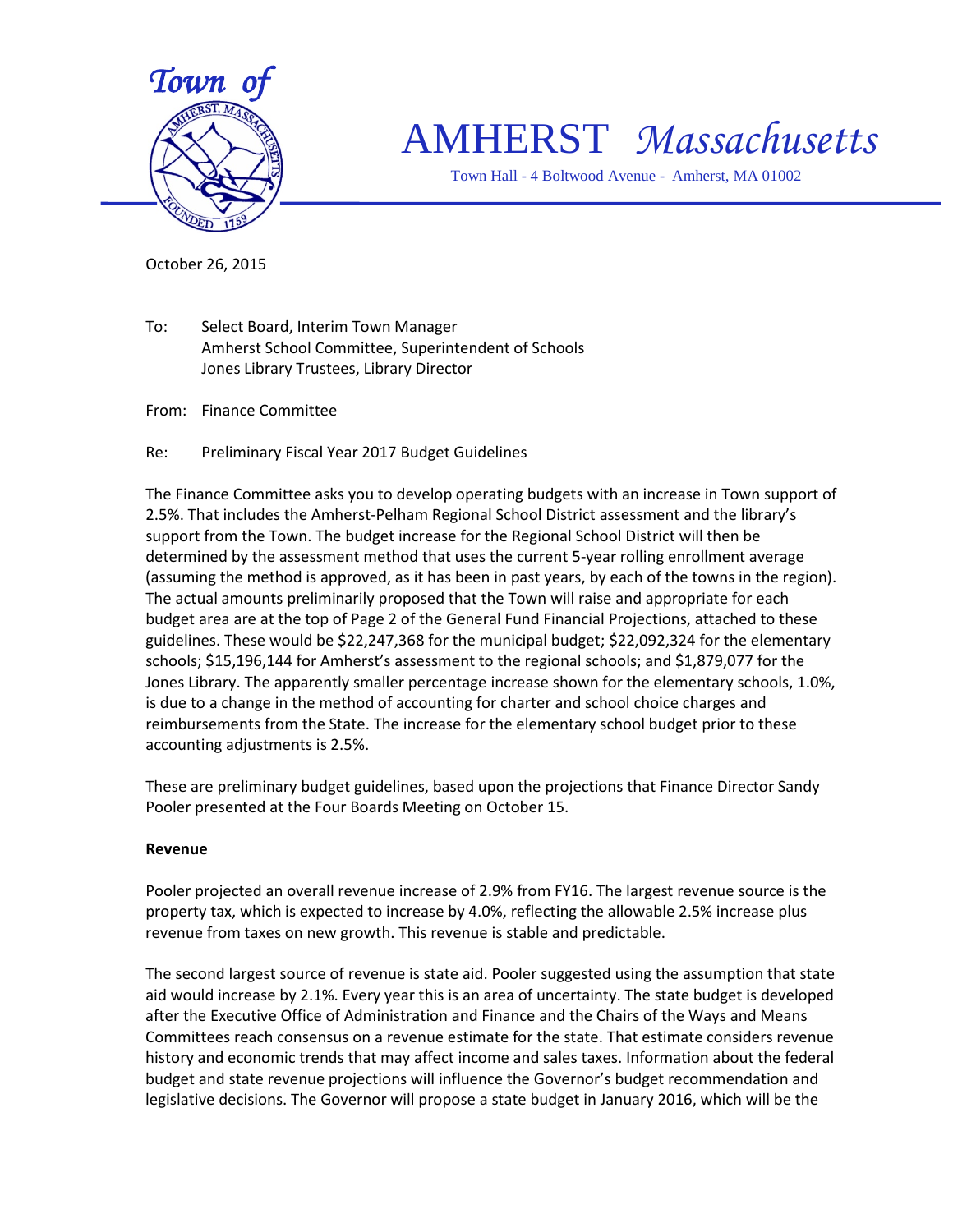first indication of the amount of state aid the Town might actually receive. The Finance Committee is using that cautious 2.1% projection for our preliminary budget guidelines.

At the Four Boards Meeting, the Finance Director also estimated revenues for FY17 from local receipts and other financing sources. Local receipts, such as motor vehicle excise, fines and fees, and payments in lieu of taxes, are estimated to decrease by 0.2%, in part because improved behavior by students and other residents has resulted in fewer fines being issued. Other financing sources, which include reserves, decrease by 1.5%. The FY16 budget includes \$105,000 that Town Meeting transferred from the Stabilization Fund to Community Services, but no use of reserves is projected to help finance the FY17 budget.

We ask the Interim Town Manager, Superintendent, and Library Director to start developing operating budgets using these preliminary guidelines. We emphasis the word "preliminary." As the budget process continues, this Committee may use input from the Budget Coordinating Group and any additional information that becomes available to make adjustments in its preliminary assessment of the amounts recommended for allocation from the General Fund. We will consider the needs of the Town as a whole, including municipal functions, education, and libraries, as we develop final budgets.

#### **The capital budget and mandatory expenses**

The capital budget includes debt service obligations and capital projects funded from current revenues. The Town's Financial Policy specifies that the annual capital budget should equal at least 10% of the estimated property tax levy. This policy recognizes that it is essential to maintain and improve infrastructure, including town, school, and library buildings and the equipment required to provide services, as well as to invest in recreation fields and facilities, open space, and other Town priorities. When the policy was adopted in 2008, 7.2% of the tax levy was allocated to that purpose. As the needs of operating budgets took precedence, the amount allocated for capital spending dropped to a low of 5.64% in FY11. It has gradually increased to 7.5% of the levy for FY16. The Finance Committee recommends that 8.0% of the levy be used for FY17, with a greater percentage of the levy used in future years if financial circumstances allow.

Some appropriations that are not part of the operating budget, and not under the Town's control, will increase. The assessment for the Retirement System, for instance, is expected to rise by 7.0% from FY16 levels. This explains why, even with a 2.9% increase in overall revenue, we are recommending an overall spending increase of only 2.5%.

## **Other Post-Employment Benefits (OPEB)**

We propose including an allocation of \$300,000 to the OPEB Trust in the FY17 budget. The June 30, 2014, actuary report estimated the Town of Amherst's liability at \$95.7 million. By law, Amherst is required to fund pensions, but as of now, not its OPEB obligation. Town Meeting has begun to put money into the OPEB Trust, including \$585,342 at the Fall 2012 Special Town Meeting. Since then, Town Meeting has annually transferred into the OPEB Trust Amherst's share of the Medicare Part D reimbursements received because the Town provides drug benefits to retirees through its health plan. The FY15 operating budget included \$100,000 allocated to OPEB; for FY16, it was \$200,000. The Town's auditors and bond rating agency have noted our progressive additions to the OPEB fund favorably. The total in the OPEB fund stood at \$2,125,826 as of Oct. 23, 2015. It is important that Town Meeting recognizes this debt and assumes responsibility by continuing to allocate funds for it.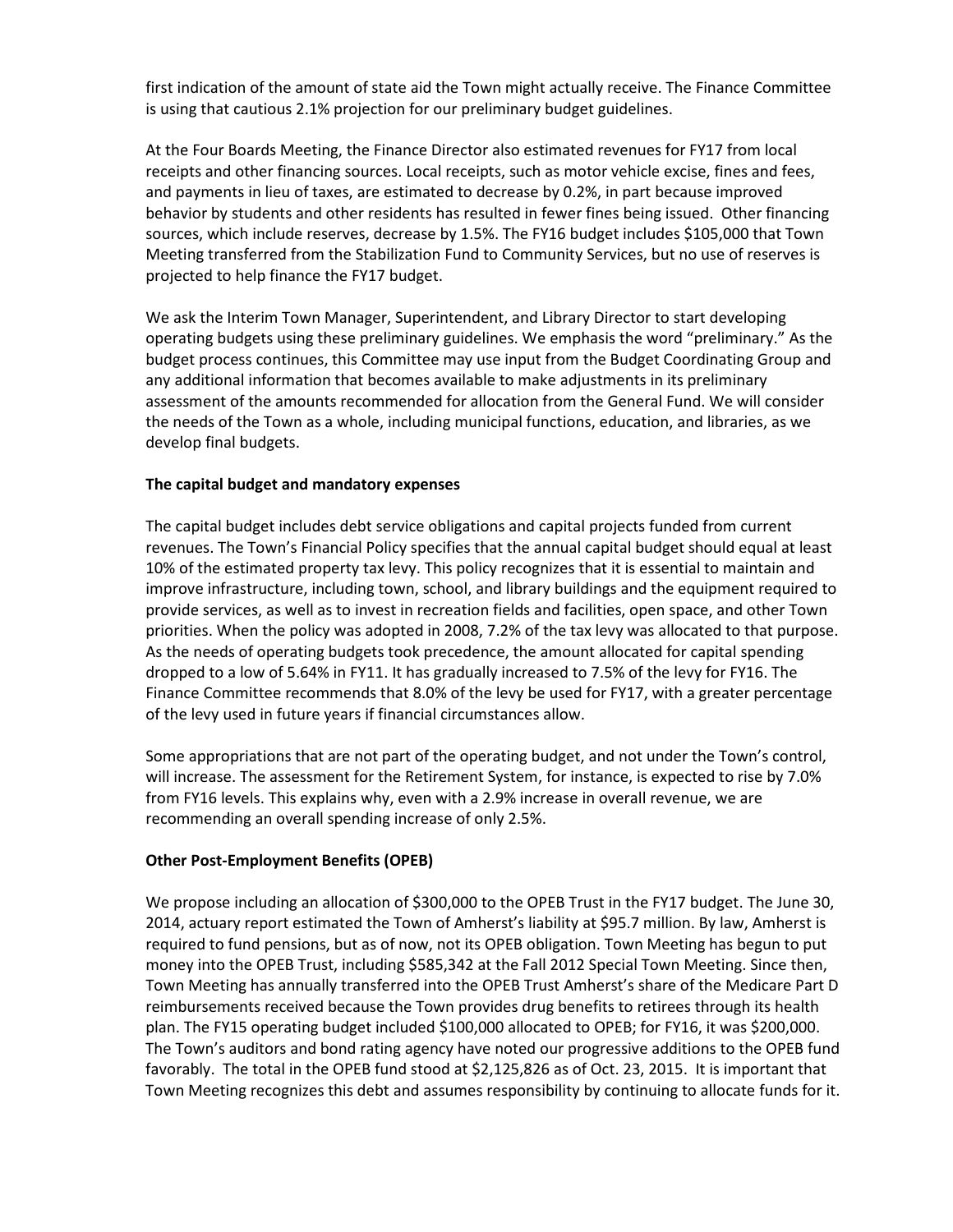Standard and Poor's included this unfunded liability in its last assessment of the Town's credit worthiness in January 2015, noting that the Town has begun funding its OPEB Trust Fund. At least in part because of that, the Town's credit rating was maintained at AA+, which reduces borrowing costs. Whether or not loan rates are reduced, the obligation to pay the health insurance costs for retired employees remains. Given the trend in federal and state budgets, the Town cannot expect significant help to meet that obligation. In prior years, the Town promised its employees to provide health care and life insurance after they retire without setting aside funds for that. It is sound financial policy to continue making that effort.

### **Reserve funds**

The Town Financial Policy is to maintain reserves at 5-15% of General Fund operating revenues. The Department of Revenue has certified Free Cash at \$4,322,441 as of July 1, 2015. That plus the Stabilization Fund (\$5,603,245) comprise the Town's reserves of \$9,925,686 million, which is 13.8% of FY16 operating revenues. This Committee will propose that the November 2 Special Town Meeting allocate some of the free cash, the amount greater than 5% of General Fund operating revenues, to a Stabilization Fund. That action will not affect total reserves.

The Finance Committee believes that the Town is in a period when annual revenue growth cannot be expected to exceed 2.9%. With the uncertainty about state aid for FY17, using any reserves to fund recurring expenses in FY17 would not be wise. In general, the Committee seeks to limit the use of reserves to the establishment of new programs that will have known future revenue; as a transition to the loss of funding; or for unique one-time projects.

### **Requested budget information**

Budgets reflect changes in programs, services and staffing, which can be a combination of reductions and additions. The Finance Committee asks that you provide information about projected cost increases and changes in operations for FY17, the effect that a 2.5% increase in town funding will have on programs, and a description of what would be added with a small amount of additional funds. The Committee also requests that you describe new or possible changes in grants and other revenue you expect to receive in addition to the proposed allocation from the General Fund and how those changes might affect services. The Finance Committee needs this information to fulfill its responsibilities. Such information will also inform Budget Coordinating Group discussions of overall priorities, and will help prepare all of us to adjust budgets, if necessary.

The Finance Committee wants to achieve uniformity in the descriptions of programs and budgets in its report to the Annual Town Meeting. That report will present each operating budget with a fivepart budget narrative:

- 1. Budget and Finance Committee recommendation,
- 2. Basic functions,
- 3. Summary for the next fiscal year, including changes from the current year,
- 4. Full-time-equivalent employees for the next fiscal year and change from current year,
- 5. Services provided by other departments and for other departments.

The Finance Committee recognizes the difficulty of defining "full-time-equivalent" employees in a uniform way that works well for all budget areas. The important thing is to strive for year-to-year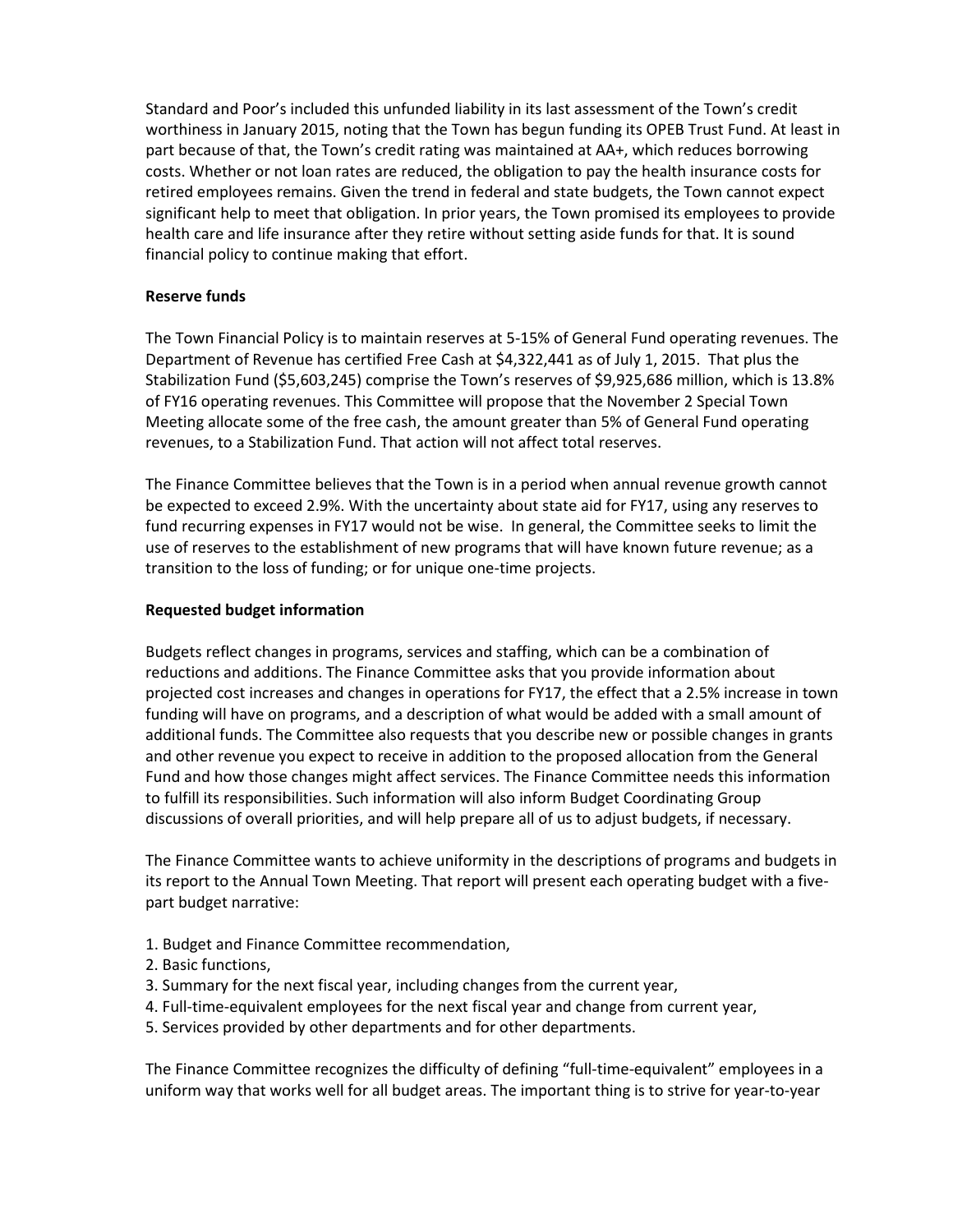uniformity within each budget area and explain the projected change for the next year. For example, if the work force consists of salaried and hourly employees, the employee count might be projected as the number of FTE benefited staff and the number of hours of part-time staff.

For several years, the Finance Committee has been interested in the services provided by each department to assist other departments. This teamwork is important to Amherst. It helps all parts of the Town be efficient and effective. Town Meeting members will appreciate this practice and the Committee wants to report it to them.

Please provide this information with the written budgets you submit to the Finance Committee. If that is not possible, the Committee will ask for this information when meeting with you for your budget presentations. As in prior years, we may have other questions as we review budgets.

#### **Schedule**

The Finance Committee requests that you submit budgets according to the Budget Coordinating Group's budget development calendar. We would like the Interim Town Manager, Superintendent, and Library Director to present budgets to the Finance Committee no later than January 21. We understand that in some cases these may be executive budgets that require review by elected policy boards and are subject to revision.

#### **Conclusion**

The Town provides high-quality schools, libraries, and municipal services, and the Committee expects that the modest increases in projected revenues will allow maintaining this level of service across all sectors of Town government. Finding creative approaches to providing quality services economically is a challenge that will be with all of us for the foreseeable future.

Amherst is a model of responsible management and quality community services, due to your dedication and resourcefulness. The Finance Committee thanks you for that, for the cooperative spirit that all of you bring to your work, and for your willingness to work together so that we can present a responsible budget to Town Meeting.

| Stephen Braun                | 413-559-7992 |
|------------------------------|--------------|
| <b>Bernard Kubiak</b>        | 413-253-5178 |
| Kay Moran, Chair             | 413-549-5767 |
| <b>Timothy Neale</b>         | 413-345-1671 |
| Janice Ratner                | 413-253-7214 |
| Anurag Sharma                | 413-549-1542 |
| Marylou Theilman, Vice Chair | 413-253-7980 |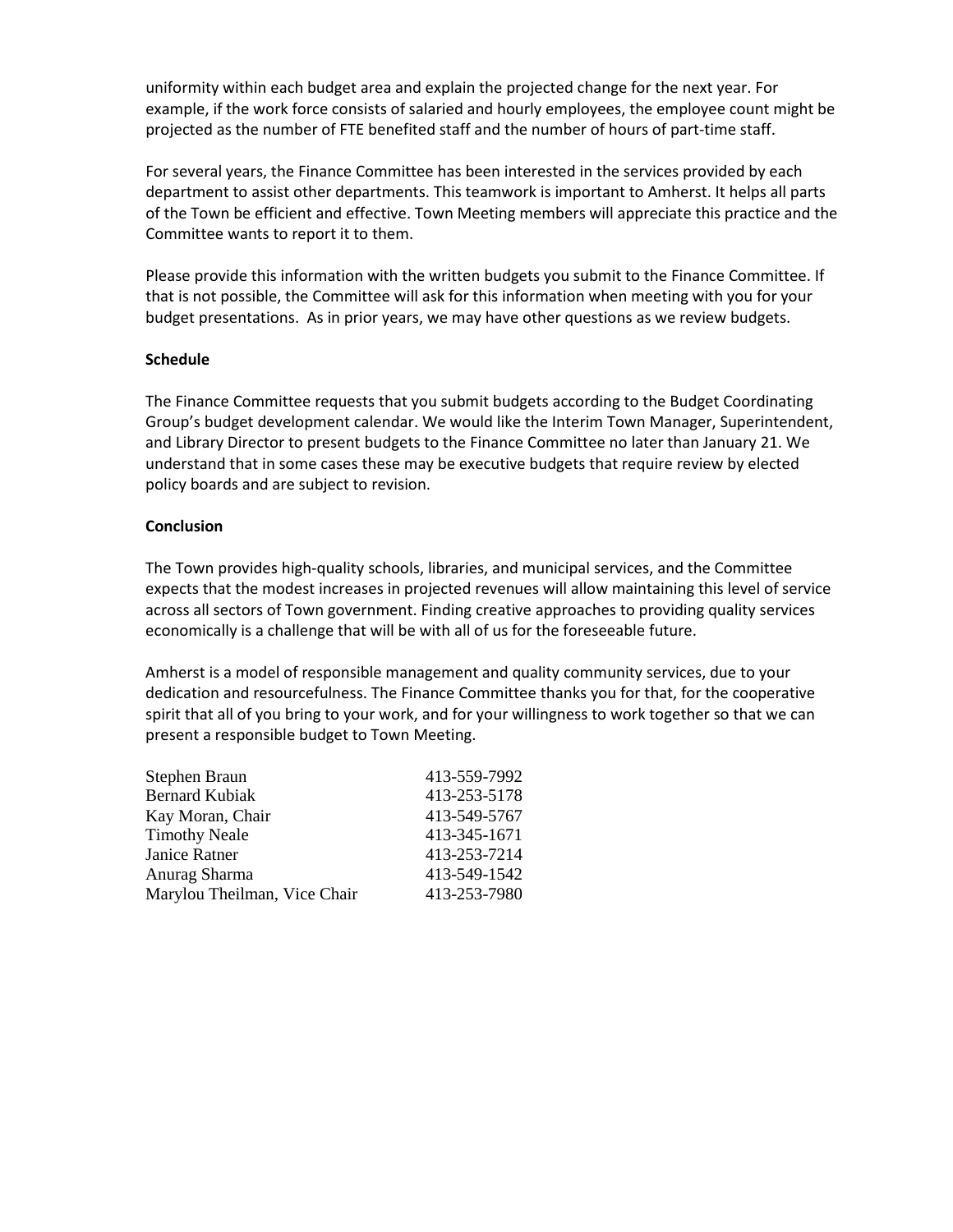|                                                                                      |            |                   |                  |              |                  |                |              |              |          |                                     |          | <b>DRAFT</b>                                                                  |
|--------------------------------------------------------------------------------------|------------|-------------------|------------------|--------------|------------------|----------------|--------------|--------------|----------|-------------------------------------|----------|-------------------------------------------------------------------------------|
| <b>TOWN OF AMHERST, MASSACHUSETTS</b><br><b>FINANCIAL PROJECTIONS - GENERAL FUND</b> |            |                   |                  |              |                  |                |              |              |          | <b>For Discussion Purposes Only</b> |          |                                                                               |
|                                                                                      |            |                   |                  |              |                  |                |              |              |          |                                     |          |                                                                               |
|                                                                                      | FY 15      | FY 15             | FY 16            | FY 16        | <b>FY 17</b>     | S              | %            | <b>FY 18</b> | %        | FY 19                               | %<br>Cha | Thursday, October 15, 2015                                                    |
| <b>REVENUES</b>                                                                      | Recap      | Actual            | <b>Projected</b> | Recap        | <b>Projected</b> | Cha            | Cha          | Projected    | Cha      | <b>Projected</b>                    |          | Assumptions                                                                   |
| <b>PROPERTY TAX</b>                                                                  |            |                   |                  |              |                  |                |              |              |          |                                     |          |                                                                               |
| <b>Base Levy</b>                                                                     | 43,044,827 | 43,044,827        | 44,828,489       | 44,828,489   | 46,549,201       | 1,720,712      | 3.8%         | 48,462,931   | 4.1%     | 50,274,505                          | 3.7%     |                                                                               |
| 2.5% Allowable Increase                                                              | 1,076,121  | 1,076,121         | 1,120,712        | 1,120,712    | 1,163,730        | 43,018         | 3.8%         | 1,211,573    | 4.1%     | 1,256,863                           | 3.7%     |                                                                               |
| <b>Estimated New Growth</b>                                                          | 707,541    | 707,541           | 600,000          | 612,000      | 750,000          | 138,000        | 22.5%        | 600,000      | $-20.0%$ | 600,000                             |          | 0.0% FY06 - FY16 avg \$523,053/year                                           |
| General Override                                                                     | $\Omega$   | 0                 | $\Omega$         | 0            | $\Omega$         |                |              | $\Omega$     |          | $\Omega$                            |          |                                                                               |
| Levy Limit                                                                           | 44,828,489 | 44,828,489        | 46,549,201       | 46,561,201   | 48,462,931       | 1,901,730      | 4.1%         | 50,274,504   | 3.7%     | 52,131,368                          | 3.7%     |                                                                               |
| <b>Debt Exclusion</b>                                                                | 171,480    | 171,480           | 125,378          | 125,378      | 83,239           | (42, 139)      | $-34%$       | 37,330       | $-55%$   | 0                                   |          | -100% High School debt                                                        |
| Maximum Allowable Levy                                                               | 44,999,969 | 44,999,969        | 46,674,579       | 46,686,579   | 48,546,170       | 1,859,591      | 4.0%         | 50,311,834   | 3.6%     | 52, 131, 368                        | 3.6%     |                                                                               |
| <b>Excess Levy Capacity</b>                                                          | (6, 534)   | (6, 534)          | $\Omega$         | $\Omega$     | 0                |                |              | 0            |          | 0                                   |          |                                                                               |
| <b>Subtotal PROPERTY TAX</b>                                                         | 44,993,435 | 44,993,435        | 46,674,579       | 46,686,579   | 48,546,170       | 1,859,591      | 4.0%         | 50,311,834   | 3.6%     | 52,131,368                          | 3.6%     |                                                                               |
| <b>LOCAL RECEIPTS</b>                                                                |            |                   |                  |              |                  |                |              |              |          |                                     |          |                                                                               |
| <b>Motor Vehicle Excise</b>                                                          | 1,494,225  | 1,624,290         | 1,531,581        | 1,624,290    | 1,664,897        | 40,607         | 2.5%         | 1,706,520    | 2.5%     | 1,749,183                           |          | 2.5% Car sales data shows increased sales.                                    |
| <b>Hotel/Motel and Meals Excise</b>                                                  | 767,029    | 703,492           | 786,204          | 703,492      | 703,492          | 0              | 0.0%         | 721,079      | 2.5%     | 739,106                             |          | 2.5% Assumes modest growth in meals tax                                       |
| Penalties and Interest                                                               | 208,125    | 223,077           | 208,125          | 223,000      | 223,000          | 0              | 0.0%         | 223,000      | 0.0%     | 223,000                             |          | 0.0% Strong collections of delinquent taxes                                   |
| <b>PILOT</b>                                                                         | 944,358    |                   | 946,976          | 948,476      | 948,476          | 0              |              | 948,476      | 0.0%     | 948,476                             |          |                                                                               |
| Rentals                                                                              | 81,500     | 948,735<br>85,965 | 81,500           | 89,550       | 89,550           | $\Omega$       | 0.0%<br>0.0% | 89,550       | 0.0%     | 89,550                              |          | 0.0% Largest source is Enterprise Funds PILOTs<br>0.0% Match FY15 Actual rent |
| Departmental Revenue                                                                 |            |                   |                  |              | 1,112,420        | $\overline{0}$ | 0.0%         |              | 0.0%     | 1,112,420                           |          |                                                                               |
|                                                                                      | 1,131,791  | 1,428,148         | 1,186,260        | 1,112,420    |                  | $\mathcal O$   |              | 1,112,420    |          |                                     |          | 0.0% Recurring department revenue                                             |
| <b>Licenses and Permits</b>                                                          | 1,038,213  | 1,301,754         | 1,077,927        | 1,077,927    | 1,077,927        | 0              | 0.0%         | 1,077,927    | 0.0%     | 1,077,927                           |          | 0.0% Match FY15 Actual revenue                                                |
| Special Assessments                                                                  | 741,917    | 741,867           | 772,102          | 772,102      | 772,102          |                | 0.0%         | 772,102      | 0.0%     | 772,102                             |          | 0.0% PVTA assessment: UMass/5 College Inc.                                    |
| <b>Fines and Forfeits</b>                                                            | 227,033    | 147,562           | 227,033          | 204,570      | 149,565          | (55,005)       | $-26.9%$     | 149.565      | 0.0%     | 149,565                             |          | 0.0% Match FY15 Actual revenue                                                |
| Investment Income                                                                    | 70,000     | 96,608            | 70,000           | 83,400       | 83,400           | 0              | 0.0%         | 83,400       | 0.0%     | 83,400                              |          | 0.0% Low interest rates                                                       |
| <b>Miscellaneous</b>                                                                 | 100,000    | 136,250           | 100,000          | 265.000      | 265,000          | 0              | 0.0%         | 265,000      | 0.0%     | 265,000                             |          | 0.0% Amherst College and others                                               |
| <b>Subtotal LOCAL RECEIPTS</b>                                                       | 6,804,191  | 7,437,747         | 6,987,708        | 7,104,227    | 7,089,829        | (14, 398)      | $-0.2%$      | 7,149,039    | 0.8%     | 7,209,729                           | 0.8%     |                                                                               |
| <b>STATE AID</b>                                                                     |            |                   |                  |              |                  |                |              |              |          |                                     |          |                                                                               |
| Chapter 70                                                                           | 5,925,198  | 5,925,198         | 5,949,038        | 5,954,998    | 5,984,773        | 29,775         | 0.5%         | 6,014,697    | 0.5%     | 6,044,770                           |          | 0.5% FY17 Small increase in education aid                                     |
| <b>Charter Assessment Reimbursement</b>                                              | 200,835    | 334,378           | 200,835          | 141,367      | 141,367          | $\Omega$       | 0.0%         | 141,367      | 0.0%     | 141,367                             |          | 0.0% Based on trend data                                                      |
| Unrestricted General Govt Aid                                                        | 7,491,306  | 7,491,306         | 7,760,993        | 7,760,993    | 8.040.389        | 279,396        | 3.6%         | 8,281,601    | 3.0%     | 8,530,049                           |          | 3.0% Match FY16 increase                                                      |
| <b>Veterans Benefits</b>                                                             | 166,502    | 172,743           | 221,335          | 180,268      | 180.268          | 0              | 0.0%         | 180.268      | 0.0%     | 180.268                             |          | 0.0% FY16 matches FY14 actual aid.                                            |
| Exempt Vets, Blind, Surv. Spouses, Elderly                                           | 35,293     | 35,427            | 33,240           | 33,240       | 33,240           | 0              | 0.0%         | 33,240       | 0.0%     | 33,240                              |          | 0.0% No change                                                                |
| <b>State Owned Land</b>                                                              | 166,877    | 166,877           | 166,877          | 166,877      | 166,877          | $\mathcal O$   | 0.0%         | 166,877      | 0.0%     | 166,877                             |          | 0.0% No change                                                                |
| <b>Offset Receipts</b>                                                               |            |                   |                  |              |                  |                |              |              |          |                                     |          |                                                                               |
| School Lunch                                                                         | 6,412      | 6,412             | $\Omega$         | $\Omega$     | $\Omega$         | 0              |              | 0            |          | 0                                   |          | Goes directly to School Department                                            |
| <b>School Tuition</b>                                                                | 246,902    | 255,276           | 328,802          | 338,073      | 338,073          | 0              | 0.0%         | 338,073      | 0.0%     | 338,073                             |          | 0.0% Goes directly to School Department                                       |
| <b>Public Libraries</b>                                                              | 69,525     | 83,964            | 79.092           | 80.470       | 80,470           | 0              | 0.0%         | 80,470       | 0.0%     | 80,470                              | $0.0\%$  | Goes directly to Jones Library                                                |
| <b>Subtotal STATE AID</b>                                                            | 14,308,850 | 14,471,581        | 14,740,212       | 14,656,286   | 14,965,457       | 309,171        | 2.1%         | 15,236,593   | 1.8%     | 15,515,114                          | 1.8%     |                                                                               |
|                                                                                      |            |                   |                  |              |                  |                |              |              |          |                                     |          |                                                                               |
| <b>OTHER FINANCING SOURCES</b>                                                       |            |                   |                  |              |                  |                |              |              |          |                                     |          |                                                                               |
| Ambulance Fund                                                                       | 2,839,433  | 2,839,433         | 2,592,292        | 2,515,292    | 2,554,380        | 39,088         | 1.6%         | 2,618,240    | 2.5%     | 2,683,696                           |          | 2.5% FY16 renewed contracts with towns                                        |
| <b>Enterprise Fund Reimbursements</b>                                                | 1,050,777  | 1,050,777         | 1,067,358        | 1,067,358    | 1,078,032        | 10,674         | 1.0%         | 1,078,032    | 0.0%     | 1,078,032                           |          | 0.0% Enterprise Funds reimburse Gen Fund                                      |
| <b>Overlay Surplus</b>                                                               | $\Omega$   | $\Omega$          | $\Omega$         | $\Omega$     |                  | $\Omega$       |              |              |          |                                     |          |                                                                               |
| <b>Free Cash</b>                                                                     | 125,000    | 125,000           | 105,000          | 105,000      | 0                | (105,000)      |              | 0            |          | 0                                   |          | FY16 appropriation for LSSE/Social Services                                   |
| <b>Stabilization Fund</b>                                                            | $\sqrt{ }$ | $\Omega$          | $\Omega$         | $\Omega$     | $\Omega$         | n              |              | $\Omega$     |          | $\Omega$                            |          |                                                                               |
| <b>Subtotal OTHER FINANCING SOURCES</b>                                              | 4,015,210  | 4,015,210         | 3,764,650        | 3,687,650    | 3,632,412        | (55, 238)      | $-1.5%$      | 3,696,271    | 1.8%     | 3,761,727                           | 1.8%     |                                                                               |
| <b>TOTAL REVENUES</b>                                                                | 70,121,686 | 70,917,973        | 72, 167, 149     | 72, 134, 742 | 74,233,868       | 2,099,126      | 2.9%         | 76,393,737   | 2.9%     | 78,617,938                          | 2.9%     |                                                                               |